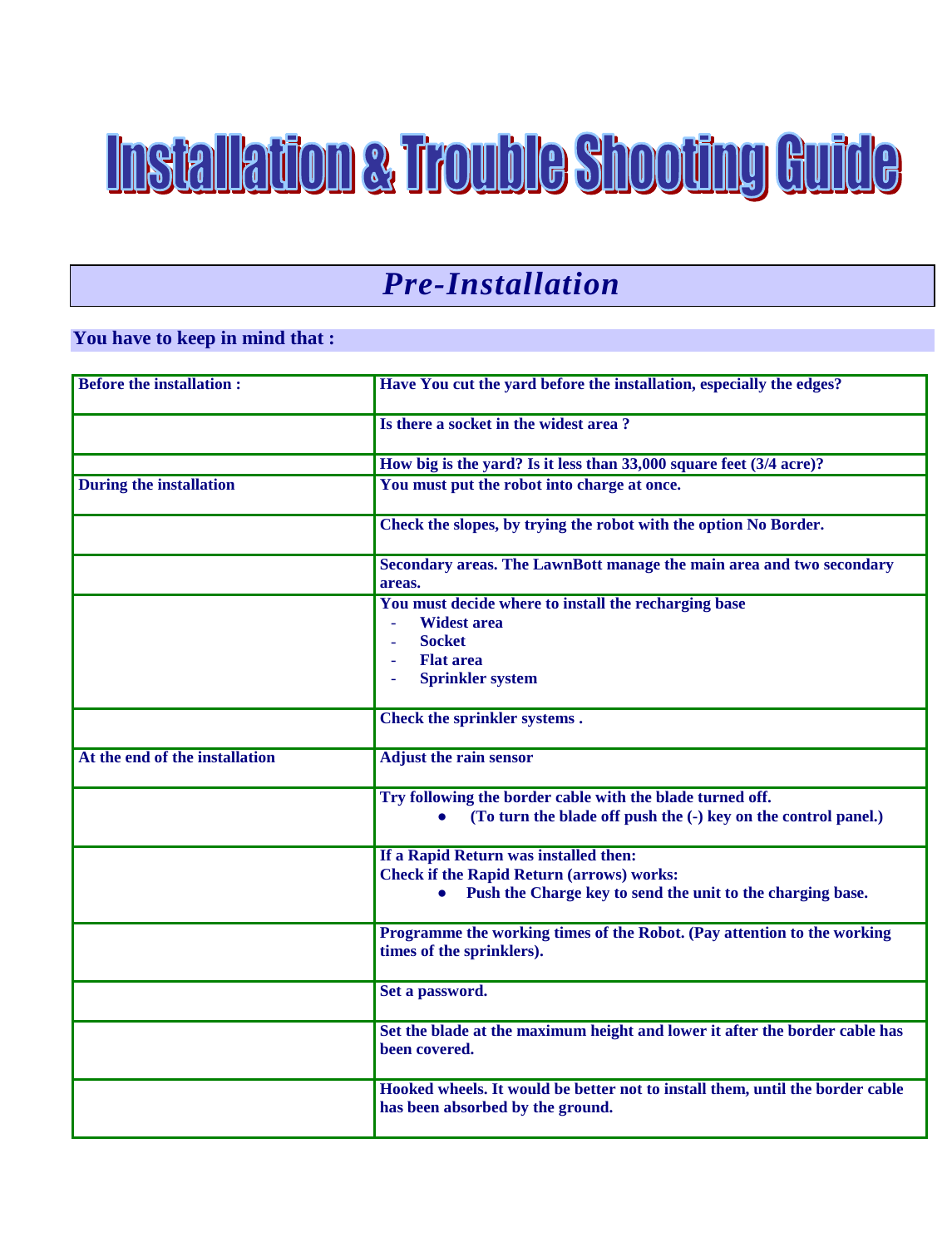

### *Introduction & Characteristics*

#### **Remember that:**

| Maximum Coverage: 33,000 square feet.       | Every robot covers a maximum of 33,000 square feet. Do not exaggerate and<br>bear in mind that the most complicated yards with separated areas reduce the |
|---------------------------------------------|-----------------------------------------------------------------------------------------------------------------------------------------------------------|
|                                             | square feet covered by the robot.                                                                                                                         |
|                                             |                                                                                                                                                           |
| <b>Cutting Blade of 12 inches diameter.</b> | The robot follows the perimeter cable to the center and thus it cuts about 6 in.                                                                          |
|                                             | beyond the perimeter cable. That will be useful for the future.                                                                                           |
| Average coverage: 3230 square feet per      | Remember that the robot (if it is programmed) spends half of its time to mow                                                                              |
| working hour on the lawn.                   | the lawn and half of it in the recharging base.                                                                                                           |
|                                             | This will be useful during the programming                                                                                                                |
| Maximum slope: 27°                          | This is the maximum slope achieved by the robot.                                                                                                          |
|                                             | Remember that the main problem is the slope because when the robot reaches                                                                                |
|                                             | the cable it is not able to come back. The solutions to make the robot work for                                                                           |
|                                             | the best are: lithium batteries, wheel spikes and hooked wheels.                                                                                          |
|                                             | Before starting the installation we suggest you to test the slopes in your yard.                                                                          |
|                                             | In the user's menu you have to change the option Border "NO", set the robot                                                                               |
|                                             | on a slope, let it feel a bump on the body and test if it will reverse and change                                                                         |
|                                             | directions without slipping.                                                                                                                              |
| <b>Secondary Areas Management.</b>          | The robot manages the main area and two secondary areas as well. The                                                                                      |
|                                             | secondary area is a part of the yard connected to the main one by a narrow                                                                                |
|                                             | passage hardly to be reached. Determining if the passage is large or narrow                                                                               |
|                                             | for the robot depends on the primary area dimension.                                                                                                      |
| <b>Border Accomplishment.</b>               | At the end of the working time or when the robot has to recharge its batteries,                                                                           |
|                                             | it goes back to the base. During this phase the border is mowed.                                                                                          |
|                                             | In case we have a yard limited by a small wall, the robot leaves approximately                                                                            |
|                                             | from 2 to 4 inches of not mowed grass. It takes you the same time to make a                                                                               |
|                                             | border with 2 or 4 inches of cable. The only thing which can be done after the                                                                            |
|                                             | installation is to place some small tiles on the edge of the yard which prevent                                                                           |
|                                             | us from the need of cutting on the border                                                                                                                 |
| <b>Rain Sensor</b>                          | The robot is provided with this sensor which allows the robot to return to the                                                                            |
|                                             | recharging base when it rains. This is better for the grass.                                                                                              |

### *Installation*

#### **Preliminary Remarks**

| <b>Battery Charging</b>   | <b>Prior to installation charge the unit.</b>                                    |
|---------------------------|----------------------------------------------------------------------------------|
| <b>Arranging the yard</b> | Keep in mind that proper installation is critical for the unit to operate        |
|                           | correctly. The most common problems are ditches, small branches small            |
|                           | holes, small toys, stones, or all the objects that the robot cannot recognize as |
|                           | an obstacle and that consequently might pass under the cover and be hit by       |
|                           | the blade.                                                                       |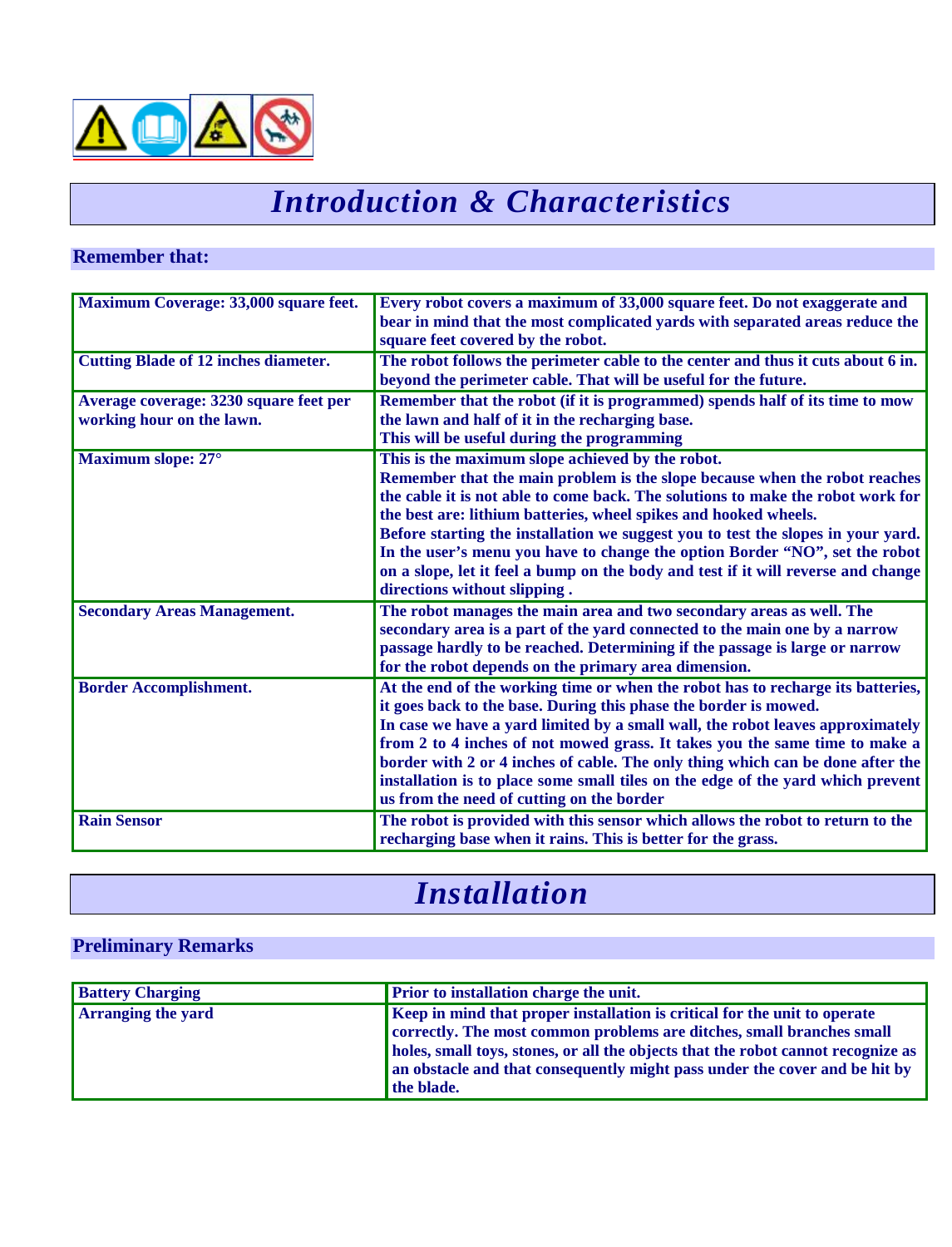| OK<br>DК<br>111111111111                          |                                                                                                                                                                                                                                                                                                                                                                                                                                                                                                                                                                                                                                                                                                                                                                                                                                                |
|---------------------------------------------------|------------------------------------------------------------------------------------------------------------------------------------------------------------------------------------------------------------------------------------------------------------------------------------------------------------------------------------------------------------------------------------------------------------------------------------------------------------------------------------------------------------------------------------------------------------------------------------------------------------------------------------------------------------------------------------------------------------------------------------------------------------------------------------------------------------------------------------------------|
| <b>Sprinkler System</b><br><b>Recharging Base</b> | Pay attention to the sprinkler system! It is necessary to understand where<br>the sprinklers are and place the recharging base in a safe part of the yard<br>far from the sprinklers that might wet the back of the robot. The concept is<br>that water must not enter the recharging base.<br>This is the most important decision to make. The recharging base must be<br>positioned respecting some rules. The recharging base must be in a place:<br><b>Firm ground</b><br>In the biggest area (if there is a big difference of square feet)<br>Not close to a sprinkler.<br>The recharging base must be well fixed to the ground and should have a flat<br>and clear path to the recharging base. Clearing away the grass surface or<br>putting the artificial grass mat in front of the recharging base can solve the<br>problem.<br>424V |
|                                                   |                                                                                                                                                                                                                                                                                                                                                                                                                                                                                                                                                                                                                                                                                                                                                                                                                                                |

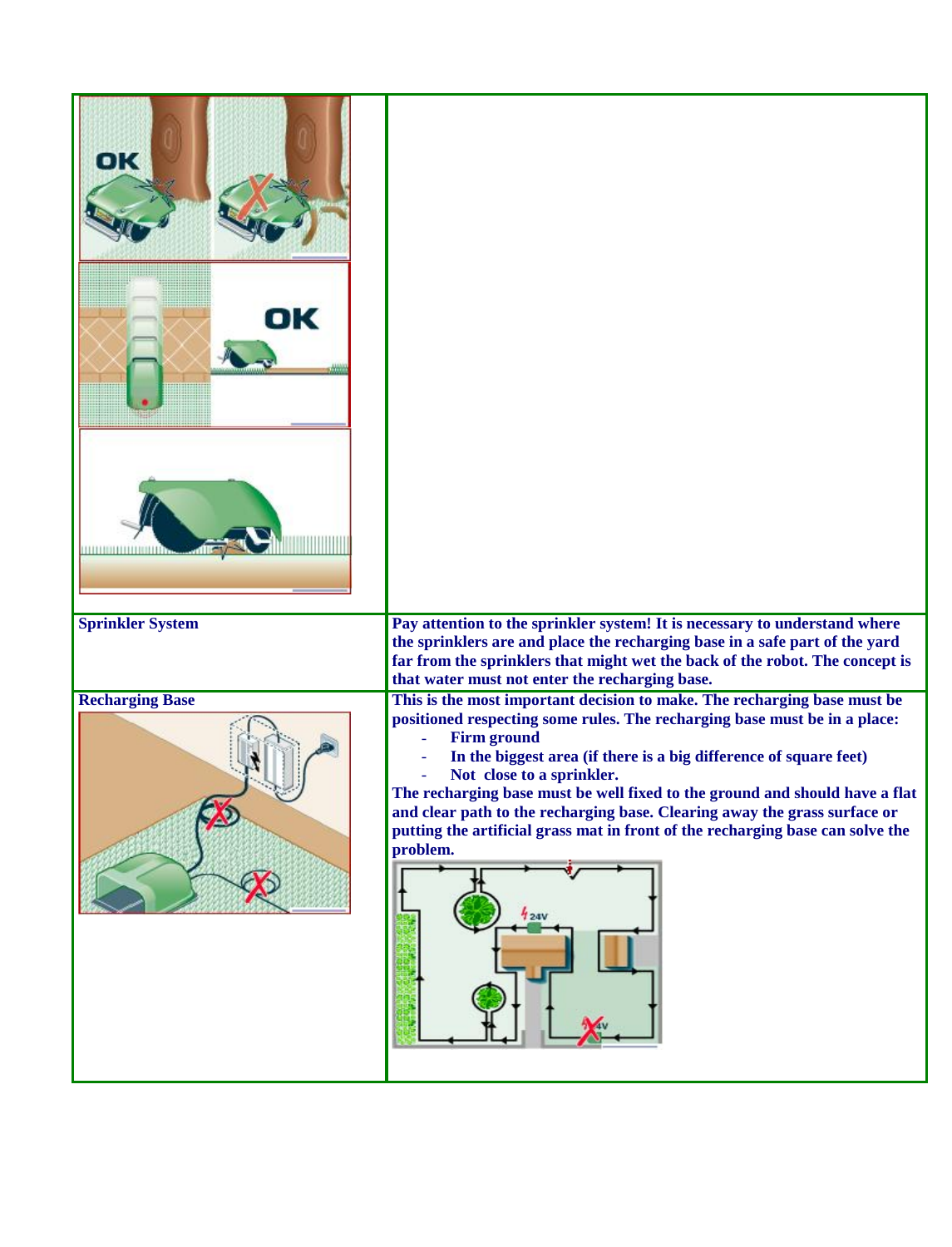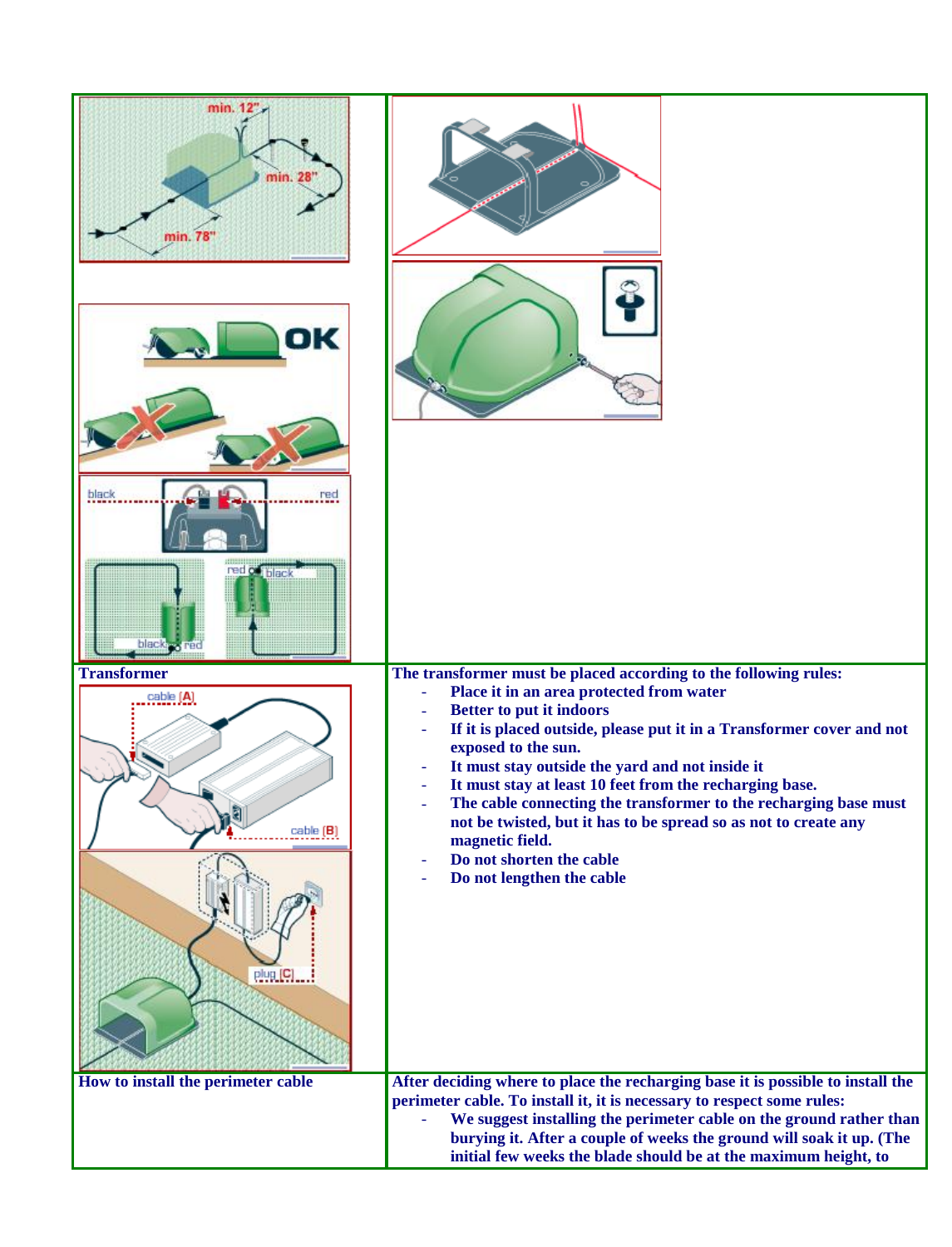

- **protect the perimeter cable)**
- **Start from the rear part of the recharging base and connect to the black connector.**
- **Work in a clockwise direction**
- **Remember the Rapid returns to the base or "Arrows"**
- When there is a flowerbed the installation has to be made counter **clockwise around the flowerbed. If you make a mistake, the robot feels the flowerbed before reaching the cable.**
- **If there are two flowerbeds close each other, you pass from one to another.**
- **Pay attention to the following distances:**
	- o **Wall 12 inches**
	- o **Hedge 14 inches**
	- o **Swimming pool, Hole, 16 inches**
- **Leave 6-7 feet of straight perimeter cable in front of the recharging base.**
- The excess cable must not be left as a mass.
- **Every connection must be made with proper material like the 3M (Temflex 2155 Rubber SplicingTape).**
- **On corners curve the cable instead of making 90 degree angles especially on slopes.**
- **At the end of the installation it is necessary to connect the going in of the cable to the red connector.**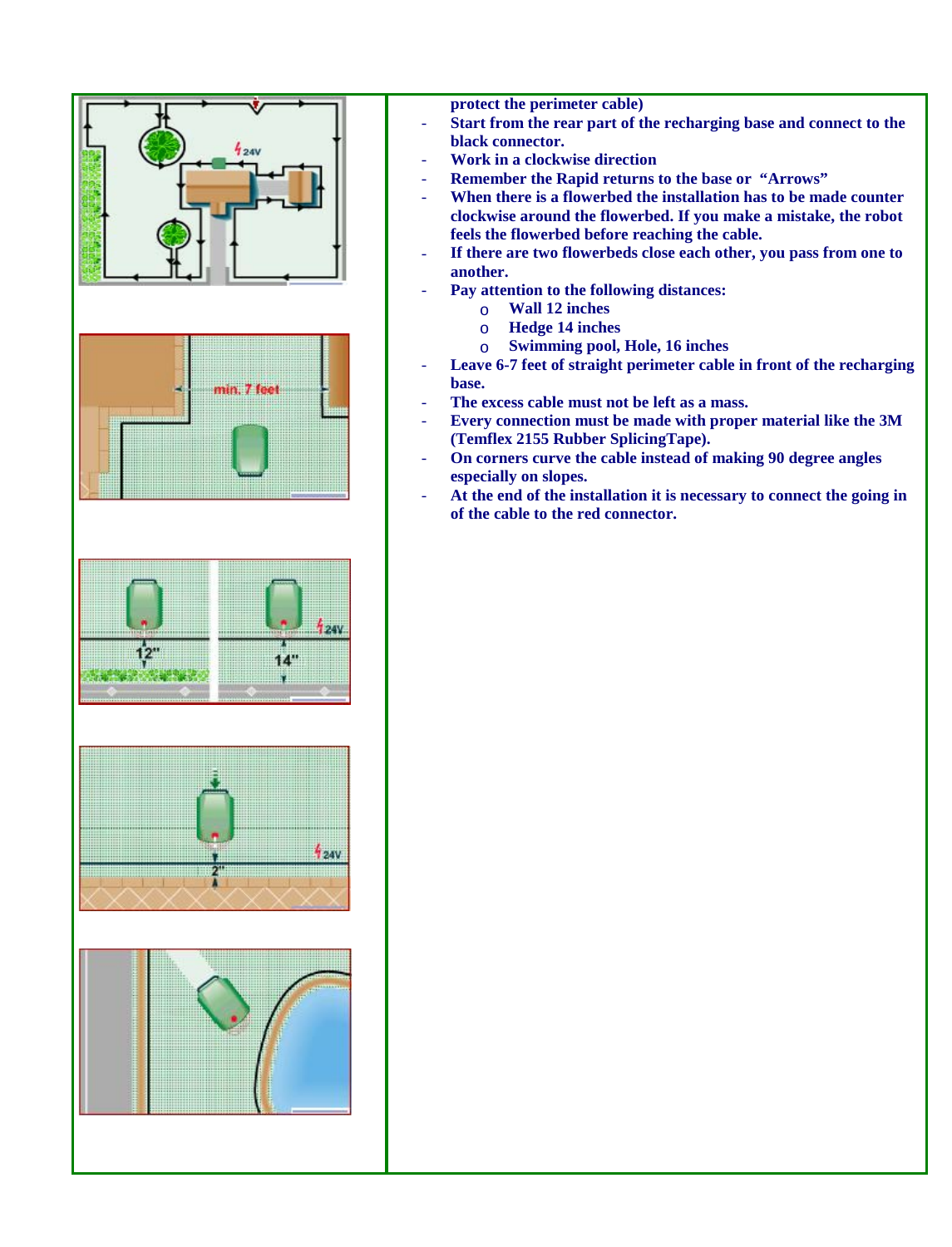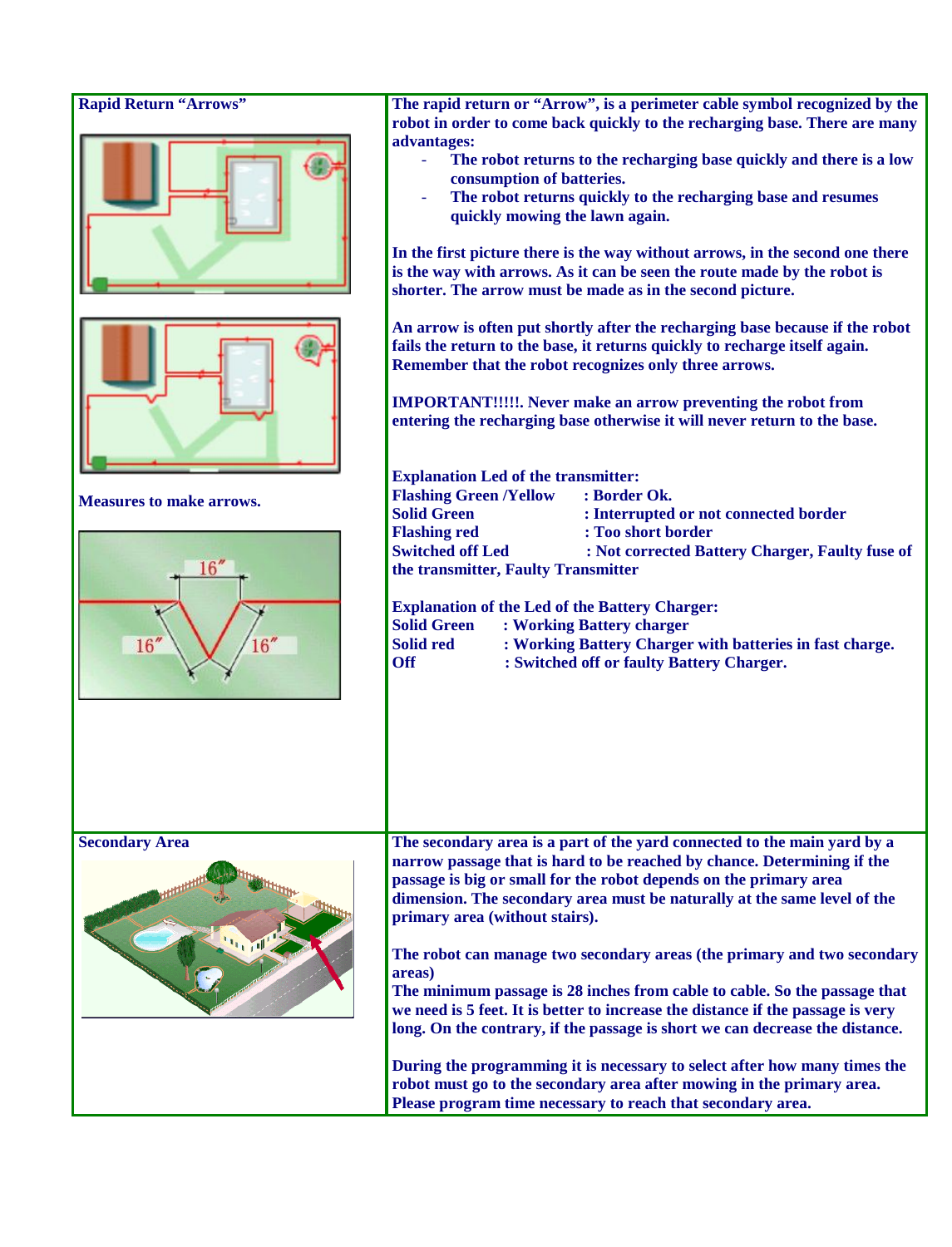| Main area<br>Secondary                |                                                                                                                                                                                                                                                                                                                                                                                                                                                                                                                                                                                                                                                                                                                                                                                                                                                                                                                                                                                                                     |
|---------------------------------------|---------------------------------------------------------------------------------------------------------------------------------------------------------------------------------------------------------------------------------------------------------------------------------------------------------------------------------------------------------------------------------------------------------------------------------------------------------------------------------------------------------------------------------------------------------------------------------------------------------------------------------------------------------------------------------------------------------------------------------------------------------------------------------------------------------------------------------------------------------------------------------------------------------------------------------------------------------------------------------------------------------------------|
| <b>Closed secondary area</b>          | The secondary area is a part of the yard separated from the primary area<br>but connected to it with the going in and out of cable.<br>The robot must be carried to the closed area by hand and it must be taken<br>again to the primary area to recharge its batteries.<br>These solutions do not fit big yards because the management is difficult.<br>In fact the robot can not be well and the mulching effect is not well achieved<br>because there will be days in which the customer can not move the machine<br>from one area to the other or may forget it.<br>To program the machine for closed areas it is necessary to turn it on when it<br>is inside the closed area, wait for PAUSE and then press - +. The display will<br>show "external" and from this moment on the robot knows that it is in a<br>closed area and that when it finishes working it must not look for the<br>recharging base but has to stop.<br>ATTENTION. The robot must be in its working hours and days to start to<br>work. |
| <b>Installation without perimeter</b> | It's possible to make the robot work even without a border. We do not<br>suggest this option. It is normally used for small gardens situated near the<br>main area and completely enclosed by fences (even the flowerbeds).                                                                                                                                                                                                                                                                                                                                                                                                                                                                                                                                                                                                                                                                                                                                                                                         |

### *Programming*

### **Programming and Other**

| <b>Explanation of the keys</b> | " $ON"$ : To start the robot                                                 |
|--------------------------------|------------------------------------------------------------------------------|
|                                | "OFF": To turn off the robot.                                                |
|                                | "PAUSE": To put the robot in Pause mode or to resume working.                |
|                                | "CHARGE": To make the robot come out while is in the recharging base. To     |
|                                | make it go to the recharging base while is working.                          |
|                                | "": ": To change the values during the programming. To turn the blade off    |
|                                | while the robot is working.                                                  |
|                                | "+ ": To change the value during the programming. To turn the blade on       |
|                                | while the robot is working.                                                  |
|                                | "ENTER": To confirm the choice during the programming. To make the           |
|                                | spiral while the robot is working.                                           |
| <b>Programming Menu</b>        | It is necessary to put the robot in the PAUSE mode and then press the        |
|                                | <b>ENTER</b> key to enter the programming menu. The following menu allows to |
|                                | change the values with the "+" and "-" keys and to confirm them with the"    |
|                                | <b>ENTER</b> " key. With the programming menu you can plan :                 |
|                                | Language: The language through which it is possible to show the<br>$\omega$  |
|                                | user's menu and all the robot error messages.                                |
|                                | Date: It is important that it is correct; otherwise the robot works in<br>÷, |
|                                | wrong days.                                                                  |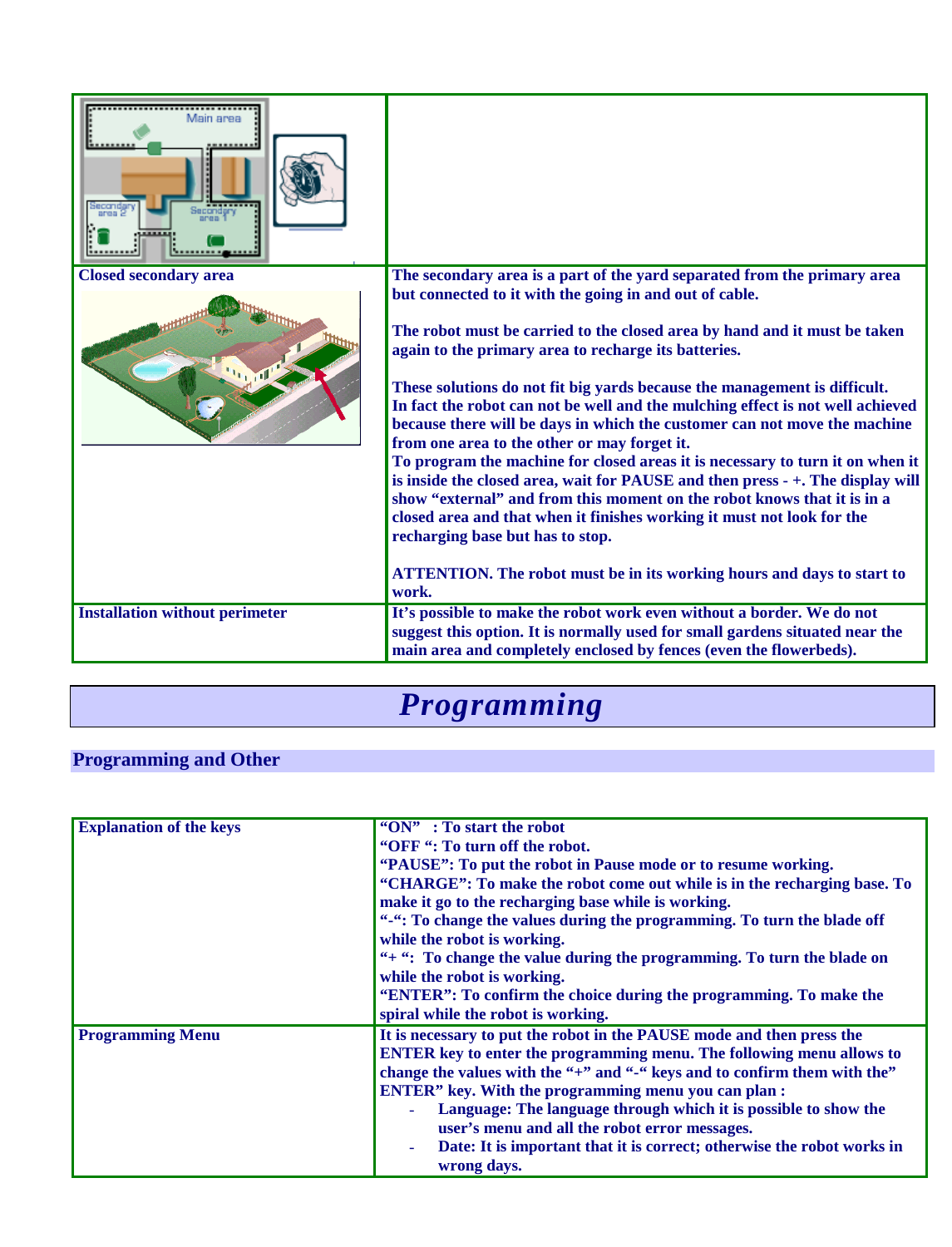|                                      | Hour: It is important to make the robot work in the right working                                                                                      |
|--------------------------------------|--------------------------------------------------------------------------------------------------------------------------------------------------------|
|                                      | hours.                                                                                                                                                 |
|                                      | Working days: For every working day it is possible to show with "1"<br>if the robot must work and with "0" if it must not. The robot must              |
|                                      | work every day or every other day to take advantage of the mulching                                                                                    |
|                                      | effect.                                                                                                                                                |
|                                      | <b>Working hours 1:</b><br>$\blacksquare$                                                                                                              |
|                                      | Working hours 2: It is possible to plan two working hours to make                                                                                      |
|                                      | the robot come out. Always remember that to charge the batteries the                                                                                   |
|                                      | robot needs from 2 1/2 to 3 hours. So between the working time 1 and                                                                                   |
|                                      | the working time 2 there will be the necessity of this break.                                                                                          |
|                                      | Secondary area 1_cycles: It allows to plan after how many cycles of<br>$\blacksquare$                                                                  |
|                                      | the primary area the secondary area must be mowed.                                                                                                     |
|                                      | Secondary area 1_Time: This is the time necessary for the robot to                                                                                     |
|                                      | reach the secondary area following the cable from the recharging                                                                                       |
|                                      | base in a clockwise direction. It is better to measure the time when                                                                                   |
|                                      | the robot is in the middle of the secondary area. The robot travels                                                                                    |
|                                      | about 66 linear feet a minute according to a rough estimate.<br>Secondary area 2: This is like the preceding option but for the area<br>$\blacksquare$ |
|                                      | number 2.                                                                                                                                              |
|                                      |                                                                                                                                                        |
|                                      | Perimeter. It is possible to make the robot work without perimeter.<br>Moreover, with the option $x2$ , $x3$ , it is possible to delay the no signal   |
|                                      | recognition if there is too much iron, in other words if the signal is                                                                                 |
|                                      | weak or confused.                                                                                                                                      |
|                                      |                                                                                                                                                        |
|                                      | Spiral. The Professional model is equipped with the random spiral                                                                                      |
|                                      | function. The Evolution and Deluxe models are equipped with the<br>smart spiral and random spiral. The robot makes the smart spiral                    |
|                                      | function only when it senses tall grass.                                                                                                               |
|                                      |                                                                                                                                                        |
|                                      | Self-programming. The Evolution is the only robotic mower with                                                                                         |
|                                      | <b>Adaptive Programming Technology. Its learning computer actually</b>                                                                                 |
|                                      | reprograms itself to adapt to the cutting requirements of your yard.                                                                                   |
|                                      | This not only conserves battery life and lengthens the durability of                                                                                   |
|                                      | the electric motors it also contributes to a healthier looking lawn.<br>Password. It is possible to select a password, to prevent unauthorized         |
|                                      | use.                                                                                                                                                   |
|                                      | Remote Control. The radio-frequency (RF) remote control must                                                                                           |
|                                      | have a connection between the robot and the remote control. To                                                                                         |
|                                      | synchronize the remote with the robot, you have to select "Set Up"                                                                                     |
|                                      | under the remote control menu. Then you have to pres the "left"                                                                                        |
|                                      | and "right" key at the same time within 10 seconds. The robot will<br>give a sound to indicate that the connection is made.                            |
|                                      | Change your password. It is possible to select a password which is                                                                                     |
|                                      | required to disable the alarm, or every time you want to turn on the                                                                                   |
|                                      | robot (If you selected the option "start-up password")                                                                                                 |
|                                      | Start-up password. This option lets you define the use of your                                                                                         |
|                                      | password. If you select "Yes" Every time you switch the robot on a                                                                                     |
|                                      | password will be required. If you select "No" then you only need a                                                                                     |
|                                      | password to disable the alarm, and NOT to start up the robot.                                                                                          |
| Programming example of the secondary | <b>Secondary areas</b>                                                                                                                                 |
| area.                                | <b>Secondary area 1 (Cycles) : 02</b><br>÷.<br>Secondary area 1 (Time the robot needs to follow the cable to reach                                     |
|                                      | the secondary area) : 05                                                                                                                               |
|                                      | The robot will go to the secondary area following the cable in a clockwise                                                                             |
|                                      | direction for 05 minutes every two cycles in the main area.                                                                                            |

**MMAMMAMMAMMA**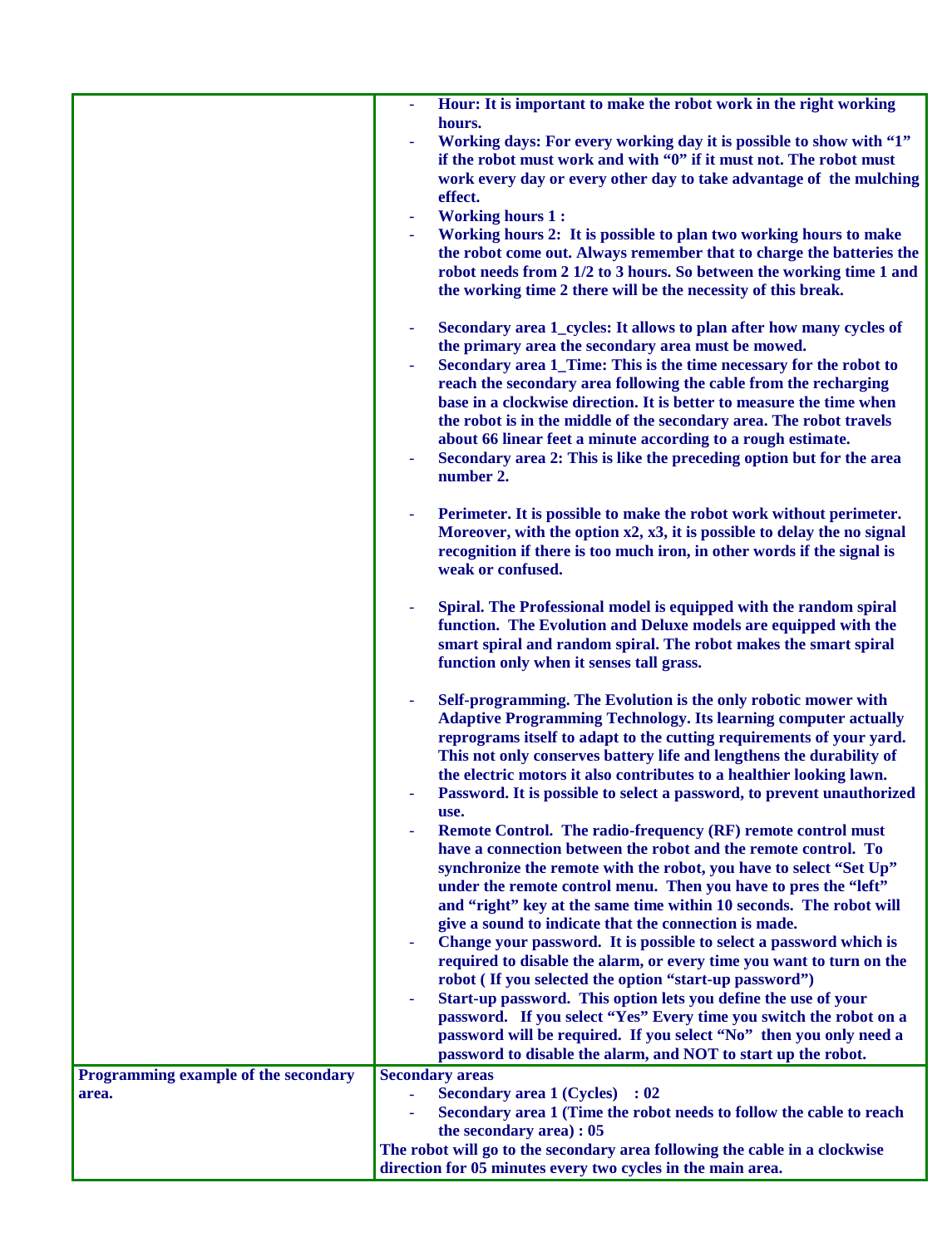|                     | <b>MMAMMAMMAMMA</b>                                                            |  |
|---------------------|--------------------------------------------------------------------------------|--|
|                     | <b>M=Main Area (Primary Area)</b>                                              |  |
|                     | <b>A=Secondary Area 1</b>                                                      |  |
|                     |                                                                                |  |
|                     | <b>Another example</b>                                                         |  |
|                     | <b>Secondary area 1 (Cycles) : 02</b>                                          |  |
|                     | Secondary area 1 (Time the robot needs to follow the cable) : 5                |  |
|                     | <b>Secondary area 2 (Cycles) : 01</b>                                          |  |
|                     | Secondary area 2 (Time the robot needs to follow the cable) : 12               |  |
|                     | The area will be organized with this frequency                                 |  |
|                     | <b>MBMABMBMABMBMABMBM</b>                                                      |  |
|                     | <b>M=Main Area (Primary Area)</b>                                              |  |
|                     |                                                                                |  |
|                     | <b>A=Secondary Area 1</b>                                                      |  |
|                     | <b>B=Secondary Area 2</b>                                                      |  |
|                     | <b>IMPORTANT !!!. Remember that:</b>                                           |  |
|                     |                                                                                |  |
|                     | When there are secondary areas, increase the working times of the              |  |
|                     | robot.                                                                         |  |
|                     | Don't exaggerate with the number of cycles. We suggest not to set more than    |  |
|                     | 3 cycles, otherwise the robot passes with a low frequency of time in the yard. |  |
|                     |                                                                                |  |
| <b>Service Menu</b> | The service menu is selected by pressing $CHARGE + -$ .                        |  |
|                     | The most important passages are:                                               |  |
|                     | <b>Statistics: All the robot errors are stored.</b>                            |  |
|                     | <b>Test Motor: To test motors.</b>                                             |  |
|                     | <b>Test Signal : It verifies the signal</b>                                    |  |
|                     | Motor Type: To select the type of motor.                                       |  |
|                     | Battery Type: To select the lithium or lead type.                              |  |
|                     |                                                                                |  |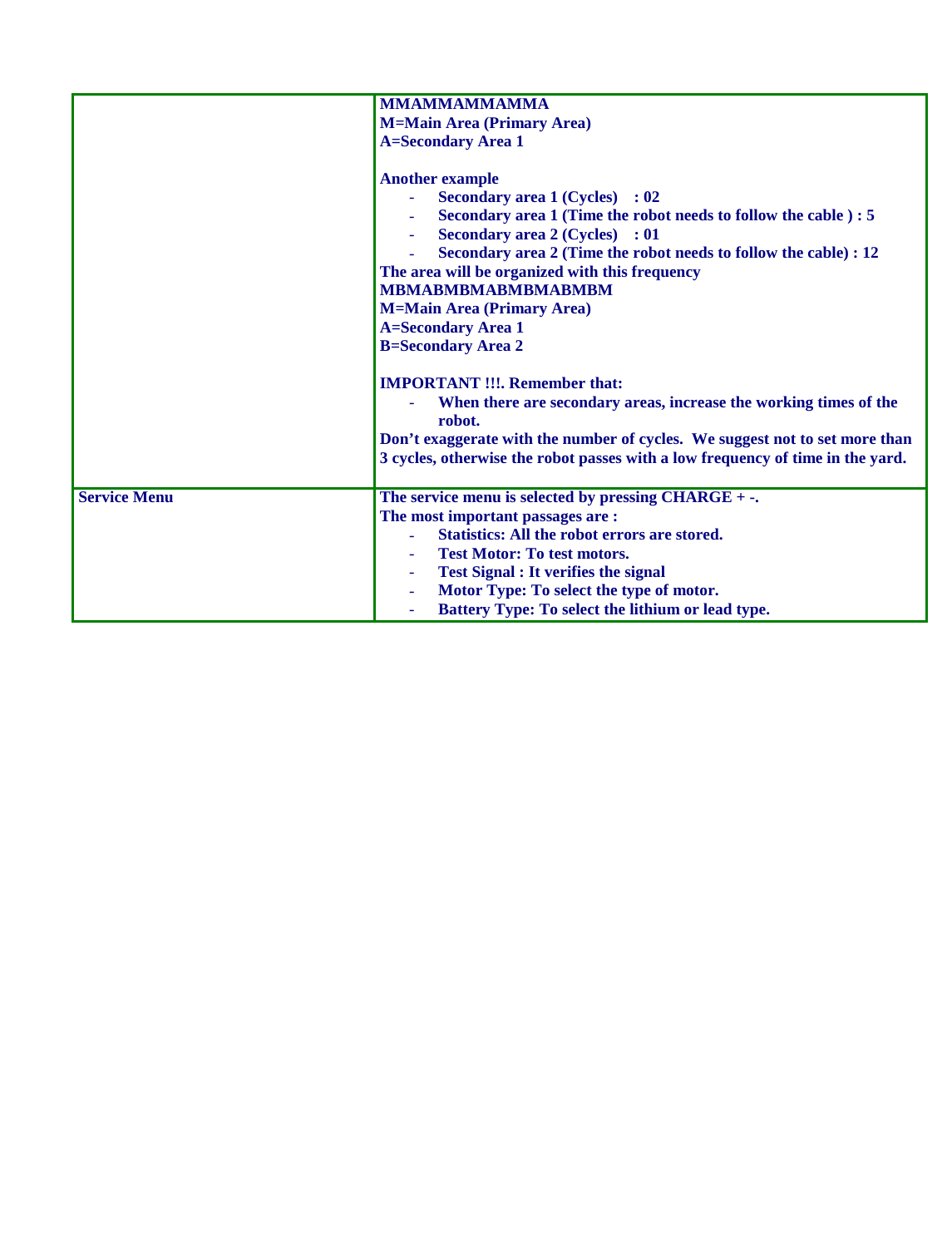## *Errors showed by the robot*

#### **Errors list**

| E01 - E02 Motor error                                      | The damage can be in:<br><b>Motor</b><br>Ξ.                                               |                                                     |
|------------------------------------------------------------|-------------------------------------------------------------------------------------------|-----------------------------------------------------|
|                                                            | <b>Encoder</b>                                                                            |                                                     |
|                                                            | <b>Mother board drive</b>                                                                 |                                                     |
| <b>E03 Blade motor error</b>                               | The damage can be in:                                                                     |                                                     |
|                                                            | <b>After hitting a stone</b><br>÷                                                         |                                                     |
|                                                            | <b>Burned motor</b>                                                                       |                                                     |
|                                                            | <b>Magnetic Disk</b><br><b>Encoder</b>                                                    |                                                     |
|                                                            | <b>Bearing</b>                                                                            |                                                     |
|                                                            | Mother board relay<br>$\blacksquare$                                                      |                                                     |
| <b>High grass</b>                                          | <b>Really high grass</b><br>÷,                                                            |                                                     |
|                                                            | <b>Material that blocks the shaft</b>                                                     |                                                     |
|                                                            | <b>Blocked bearing</b>                                                                    |                                                     |
|                                                            | <b>Faulty motor</b><br>$\blacksquare$                                                     |                                                     |
|                                                            | <b>Encoder</b>                                                                            |                                                     |
| No signal                                                  | <b>Faulty transformer</b><br>$\equiv$                                                     |                                                     |
|                                                            | <b>Transformer over heating</b><br>$\equiv$                                               |                                                     |
|                                                            | <b>Broken</b> cable                                                                       |                                                     |
|                                                            | Detached coil in the robot                                                                |                                                     |
|                                                            | <b>Broken receiver</b>                                                                    |                                                     |
|                                                            | <b>Transmitter led meanings</b>                                                           |                                                     |
|                                                            | <b>Flashing Green/Yellow</b>                                                              | : Perimeter Ok.                                     |
|                                                            | <b>Solid Green</b>                                                                        | : The perimeter is interrupted or is not connected. |
|                                                            | <b>Solid Yellow</b>                                                                       | : Initial reset of about 5 seconds.                 |
|                                                            | <b>Flashing Red</b>                                                                       | : Too short perimeter.                              |
|                                                            | <b>Solid Red</b>                                                                          | : Broken Transmitter.                               |
|                                                            | Led out                                                                                   | : Battery Charger not connected, faulty fuse of the |
|                                                            | transmitter, Broken transmitter.                                                          |                                                     |
|                                                            | <b>Tests to be made</b>                                                                   |                                                     |
| -Take off the battery charger for 5 minutes and try again. |                                                                                           |                                                     |
|                                                            | -Test a minimum of 35 feet of new cable to eliminate any splicing in the cable            |                                                     |
|                                                            | installed in the yard.                                                                    |                                                     |
| <b>Sync Error</b>                                          | The "Sync Error" indicates that the sinusoidal receiver is not recognized. Any of         |                                                     |
| the following could be a reason:                           |                                                                                           |                                                     |
|                                                            |                                                                                           |                                                     |
|                                                            | The sinusoidal receiver is not correctly inserted.<br>Broken F1 fuse in the mother board. |                                                     |
|                                                            |                                                                                           |                                                     |
|                                                            | <b>Faulty mother board.</b>                                                               |                                                     |
| <b>Lead batteries. Reference values</b>                    | When the display shows "battery"                                                          |                                                     |
|                                                            | 2200 The mother board turns off.<br>2300 It turns off the blade.                          |                                                     |
|                                                            |                                                                                           |                                                     |